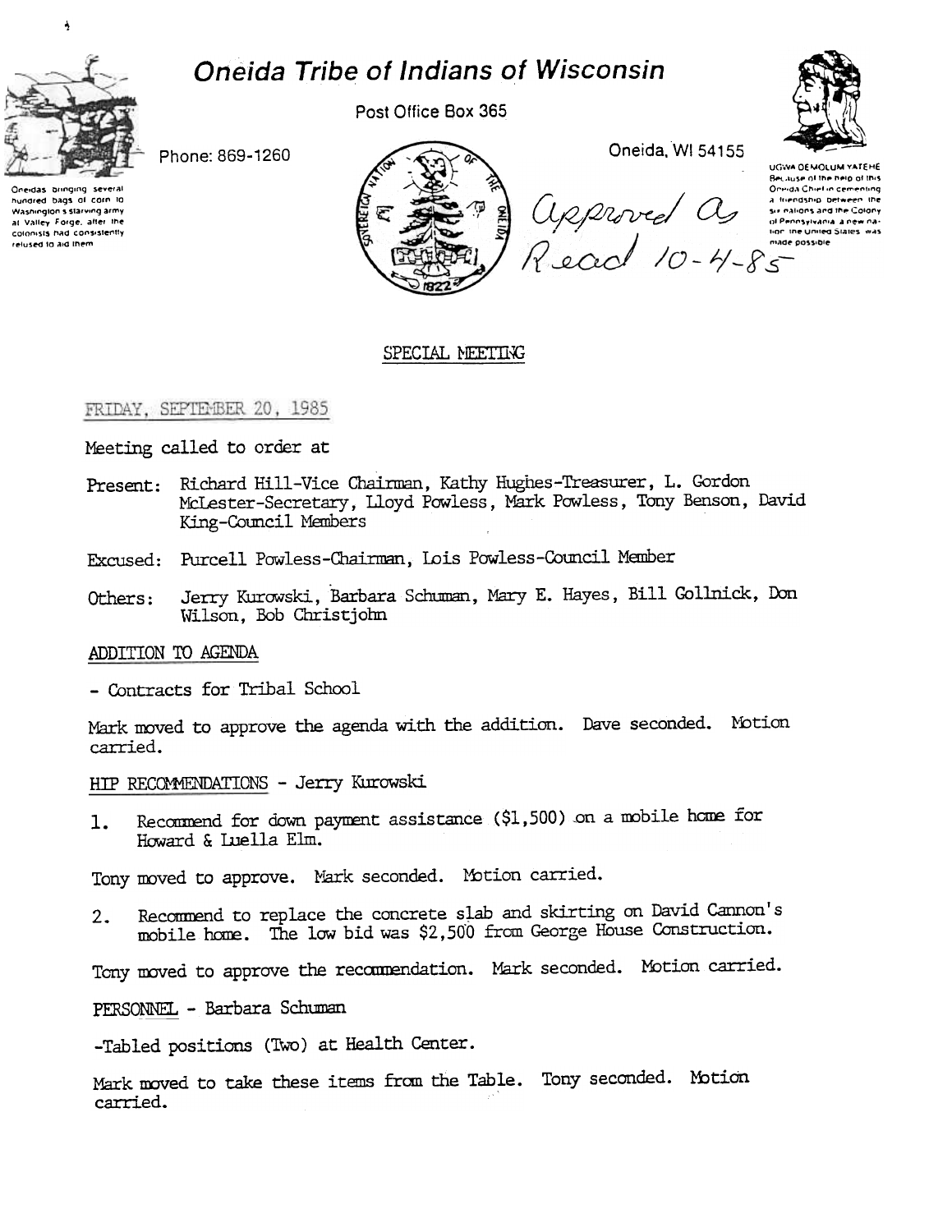ONEIDA TRIBE OF INDIANS OF WISCONSIN Special Meeting - September 20, 1985 Page 2

#### PERSONNEL (CONTINUED)

-Accounts Control Clerk Position

Tony moved to approve the position with the High School or G.E.D. added to the job description. Mark seconded. Motion carried.

~

- Secretary/Receptionist position for Family Services/Chemical Dependency.

Tony moved to approve the position. Dave seconded. Motion carried.

- For Information -- Early Childhood Teacher Assistant - Grade 5 -- Mary A. \.kbster

Barbara Schuman asked for a clarification on merit increases. After discussion, Barb was directed to work out any misunderstandings with the General Manager and if there is a problem bring the matter to the Business Committee.

# FINANCE & APPROPRIATIONS RECOMMENDATIONS OF SEPTEMBER 18, 1985 - Kathy Hughes

The following recamendations are made:

(1) Demolishing concession stand, four (4) dugouts, in Site I Park and two (2) dugouts and Block Building in Site II Park. Referred this to Business Manager to handle.

Requested a report from Business Manager on White Building at Site II to determine feasibility for demolishing this structure. Referred to Business Manager

Reviewed new information on typesetting equipment for the Printing Enterprise. F & A tabled this until a Busmess Plan is presented.

Reviewed proposal to sell Christmas trees. Requested further research.

Reviewed proposal to put in baseboard heating in Multi-Purpose Center garage. This is estimited to cost \$447.40 for materials only. Also reviewed proposal to insulate and finish off walls at a cost of \$1,349.55 for materials only. Building & Grounds would provide the labor. F & A recommends approval of this work.

Dave moved to approve, Tony seconded. Gordon opposed. Motion carried.

Reviewed request from Food Distribution for a part-time Assistant Director.  $\vec{F}$  & A recommends approval with a charge to part-time Intake Clerk. Recommend this be referred to Personnel for development of job description and determination of grade. Funds will be obligated from the General Fund budget for FY '86.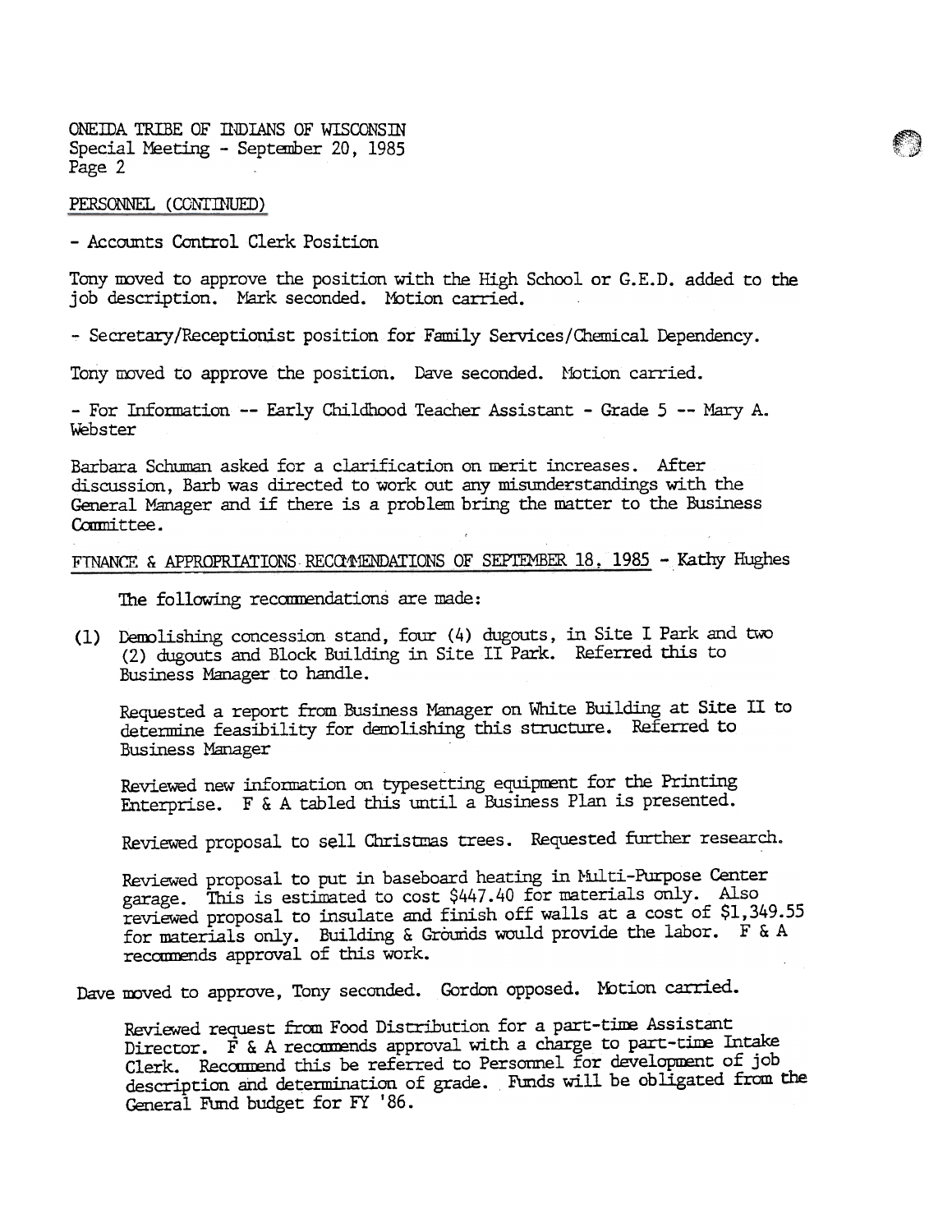ONEIDA TRIBE OF INDIANS OF WISCONSIN Special Meeting - September 20, 1985 Page 3 ..

#### FINANCE & APPROPRIATIONS (CONTINUED)

Kathy moved to approve the recommendation, Gordon seconded. Lloyd abstained Motion carried.

Budget Modification from Tribal School was reviewed. F & A recommends approval to purchase instructional supplies and duplicator at a cost of \$3,792.47. Request a hold be put on purchase of computers, radio system and drapes pending evaluation of all tribal school budgets. 'This should be completed next week.

Lloyd moved to approve the recommendation. Mark seconded. Motion carried.

Program Manager requested authorization to carry over tribal contribution identified in FY r 85 budget for Conservation. F & A recoomends approval. ب<br>-

Tony moved to approve the recommendation. Mark seconded. Motion carried.

Public Relations Trainee position is being referred back to Public Relations Committee for review.

TITLE IV PROPOSAL - Mary E. Hayes

Mary presented the proposal which covers the Education Services & Early Childhood requests. This will benefit an estimated 154 children and families, The proposed funding is \$125,425.00.

Tony moved to approve, Dave seconded. Motion carried

TRIBAL SCHOOL CONIRACTED SERVICES - Bill Gollnick

Bill is requesting a contract for psychological screening and one for speech. Bill is requesting a contract for psychological screening and the state of work<br>After the Business Committee reviewed the request, Bill was directed to work with the General Manager on the cost and length of time of the contracts.

Mark moved to approve the request and Bill is to work with the General Manager Mark moved to approve the request and birt is to work when the Tony and Kathy opposed. Motion carried.

LAST SUPPER IN BEADS - Kathy Hughes

Le Pearl Powless presented a request from an Indian artist that has the Last Supper done in beadwork. The size is approximately 8 feet by 20 feet and the artist is looking for a safe place to display the work and part of the compensation from viewers.

Dave moved to have Lloyd contact the Indian artist for more discussion on the offer. Kathy seconded. Mark opposed. Motion carried.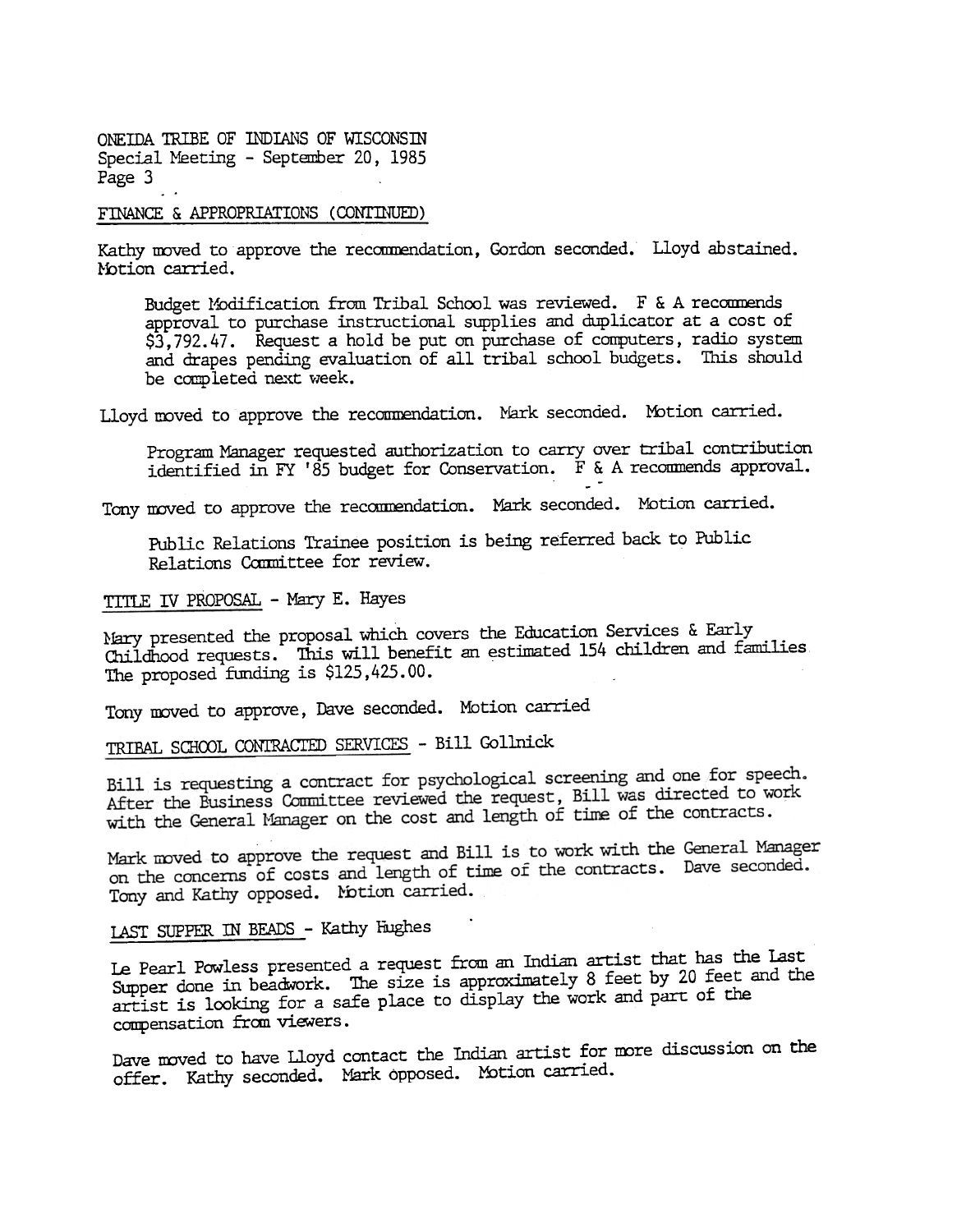ONEIDA TRIBE OF INDIANS OF WISCONSIN Special Meeting - September 20, 1985 Page 4

LITIGATION MINUTES OF SEPTEMBER 12, 1985

Agenda for 9/19/85 Community Meeting

- 1. Announce the visit of New York State Representatives<br>2. Status report on Community Concerns
- Status report on Community Concerns
	- a. Speaker from. a tribe who has participated in negotiations
- b. Training
- $3.$ Open Discussion

This agenda was approved by consensus of the group

By consensus of the group, it was decided the October meeting would be held at the Multi-Purpose Center

Itinerary for New York Visitors:

10:30 - 11:30 Meeting w/Negotiating Committee

- 11:30 12:00 Meeting w/Business Committe
- 12:00 1:00 Lunch
- $1:00 3:00$  Tour of Reservation
- 3:00 4:00 Rap up w/Negotiating Committee

Mark moved to approve the Minutes. Dave seconded. Motion carried.

BOB SMITH'S LEAVE OF ABSENCE REQUEST - Don Wilson

Bob Smith is requesting to attend training at the Smithsonian Institute and a subsequent trip to East Germany to generate an exchange exhibit with them. It will take approximately ten weeks and the additional Tribal Contribution will be \$1,130.00. The rest of the cost will be covered by the Smithsonian.

Lloyd moved to approve the additional Tribal Contribution of \$1,130.00 cost for the leave of absence and this item be referred to Finance and Appropriations for implementation. Dave seconded. Mark opposed. Motion carried.

## CONSERVATION DEPARTMENT CONCERN - Don Wilson

Don wants direction from the Business Committee with respect to the use of firearms by the Conservation Officers.

After lengthy discussion, Gordon moved to direct the Conservation Officers that they are not to carry firearms and this matter will be referred to the Security Sub-Camittee for review and recommendation. Lloyd seconded. Dave abstained. Motion carried.

Don Wilson is working with this Sub-Committee and they will work to have a recommendation back within two weeks.